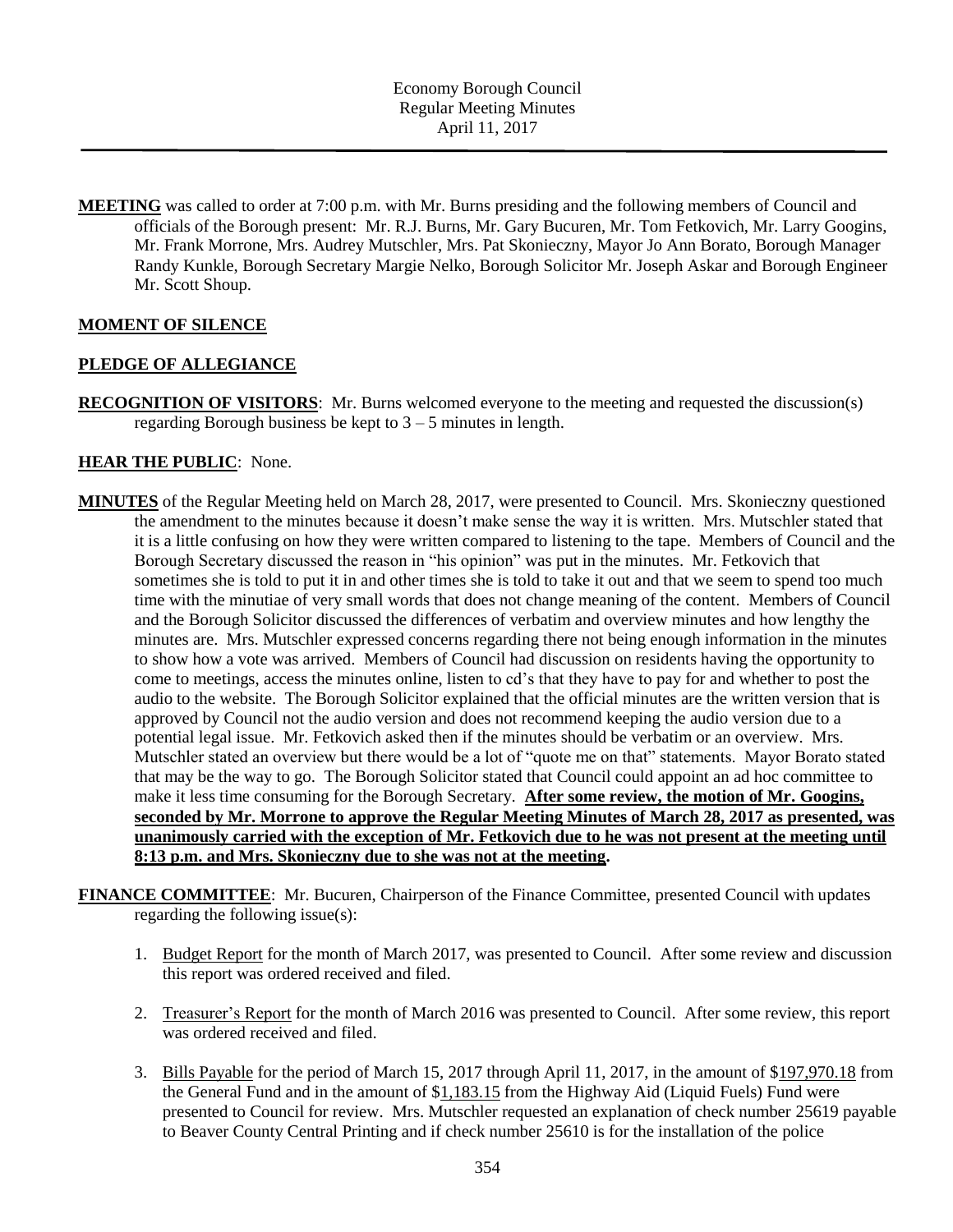## department door. Mr. Morrone stated that the door was not installed yet and the Borough Manager stated that the door was ordered. The Borough Manager was asked to research the Beaver County Central Printing invoice. **After some review, the motion of Mr. Bucuren, seconded by Mrs. Mutschler to approve the List of Bills Payable was unanimously carried.**

### General Fund

| 03/16/2017 | 25608 | <b>Bauman Office Plus</b>             | Misc. Office Supplies                           | 1,302.97  |
|------------|-------|---------------------------------------|-------------------------------------------------|-----------|
| 03/30/2017 | 25609 | MRM Workers' Comp Fund                | 2017 Worker's Comp Policies-CEO, Admin, Pol, PW | 25,752.75 |
| 03/30/2017 | 25610 | <b>SBC</b> Building Systems           | Fire Rated Masonry Door                         | 934.00    |
| 04/11/2017 | 25611 | <b>ADT Security Services</b>          | Monthly Security Service                        | 89.16     |
| 04/11/2017 | 25612 | Aflac                                 | Employee ACC Insurance                          | 175.11    |
| 04/11/2017 | 25613 | Allegheny Cty Medical Exam. Office    | Crime Lab User Fees                             | 310.00    |
| 04/11/2017 | 25614 | Ambridge Water Authority              | 2017 1st Qtr. Water Service                     | 604.95    |
| 04/11/2017 | 25615 | Amcom Office Systems, Inc.            | Monthly Copier Maintenance/Overage              | 19.39     |
| 04/11/2017 | 25616 | <b>Animal Control Services</b>        | Animal Control Service Fee                      | 550.00    |
| 04/11/2017 | 25617 | Approved Toilet Rentals, Inc.         | (3) Standard Units w/Hand Sanitizer-Parks       | 420.00    |
| 04/11/2017 | 25618 | <b>Bauman Office Plus</b>             | Misc. Office Supplies                           | 1,386.40  |
| 04/11/2017 | 25619 | <b>Beaver County Central Printing</b> | 2017 Real Estate Printing Services              | 25.00     |
| 04/11/2017 | 25620 | Beaver Valley Sheet Metal Co.         | A/C Maintenance                                 | 598.00    |
| 04/11/2017 | 25621 | Bob Sumerel Tire Co., Inc.            | Tire Repair Services                            | 22.00     |
| 04/11/2017 | 25622 | Butler Gas Products Co, Inc.          | Monthly Cylinder Rental                         | 22.10     |
| 04/11/2017 | 25623 | CDI Office Technologies, LLC          | 2017-2018 Copier Service Agreement              | 693.00    |
| 04/11/2017 | 25624 | Columbia Gas                          | Monthly Gas Service                             | 2,413.23  |
| 04/11/2017 | 25625 | <b>Comcast 0029740</b>                | Monthly Internet/Phone Service                  | 475.98    |
| 04/11/2017 | 25626 | Comcast 0029955                       | Monthly Internet/Phone Service                  | 105.75    |
| 04/11/2017 | 25627 | Coverall North America, Inc.          | <b>Monthly Cleaning Services</b>                | 739.00    |
| 04/11/2017 | 25628 | Crivelli Ford, Inc.                   | Vehicle Repair Service                          | 245.12    |
| 04/11/2017 | 25629 | <b>DCED UCC Fees</b>                  | 2017 1st Qrtr. UCC Fees                         | 68.00     |
| 04/11/2017 | 25630 | Detroit Salt Company                  | Salt                                            | 17,539.18 |
| 04/11/2017 | 25631 | Dr. David E. Levit                    | Psychological Evaluation                        | 300.00    |
| 04/11/2017 | 25632 | Duquesne Light Company                | Monthly Electric Service                        | 1,443.30  |
| 04/11/2017 | 25633 | E. Reid Powell Refuse, LLC            | <b>Orange Refuse Bags</b>                       | 410.00    |
| 04/11/2017 | 25634 | Economy Vol. Firemen's Relief Assoc.  | 2017 1st Qtr. EVFD Fire Allocation (Borough     | 57,078.58 |
| 04/11/2017 | 25635 | FNB Commercial Credit Card            | Misc. Purchases                                 | 888.37    |
| 04/11/2017 | 25636 | <b>FNB</b> Equipment Finance          | 2014 Peterbuilt Truck Payment                   | 33,110.50 |
| 04/11/2017 | 25637 | Galls LLC                             | <b>Uniform Expenses</b>                         | 166.25    |
| 04/11/2017 | 25638 | H. A. Thomson Co.                     | Property, Equipment & Auto Insurance            | 645.62    |
| 04/11/2017 | 25639 | Herzog Truck Service, Inc.            | Vehicle Inspection Service                      | 60.00     |
| 04/11/2017 | 25640 | Iron City Workplace Services          | Uniform/Rug Services                            | 338.35    |
| 04/11/2017 | 25641 | JC Ehrlich Co., Inc.                  | <b>Pest Control Services</b>                    | 84.98     |
| 04/11/2017 | 25642 | Joseph A. Askar Law Offices           | 2017 Solicitor Services & Retainer              | 4,321.25  |
| 04/11/2017 | 25643 | LCA-Lease Corporation of America      | <b>Telephone Leasing</b>                        | 209.81    |
| 04/11/2017 | 25644 | <b>MDIA</b>                           | <b>Building Permit Inspections</b>              | 818.00    |
| 04/11/2017 | 25645 | MGSoft-Net, Inc.                      | Troubleshoot/Reset Computer System              | 120.00    |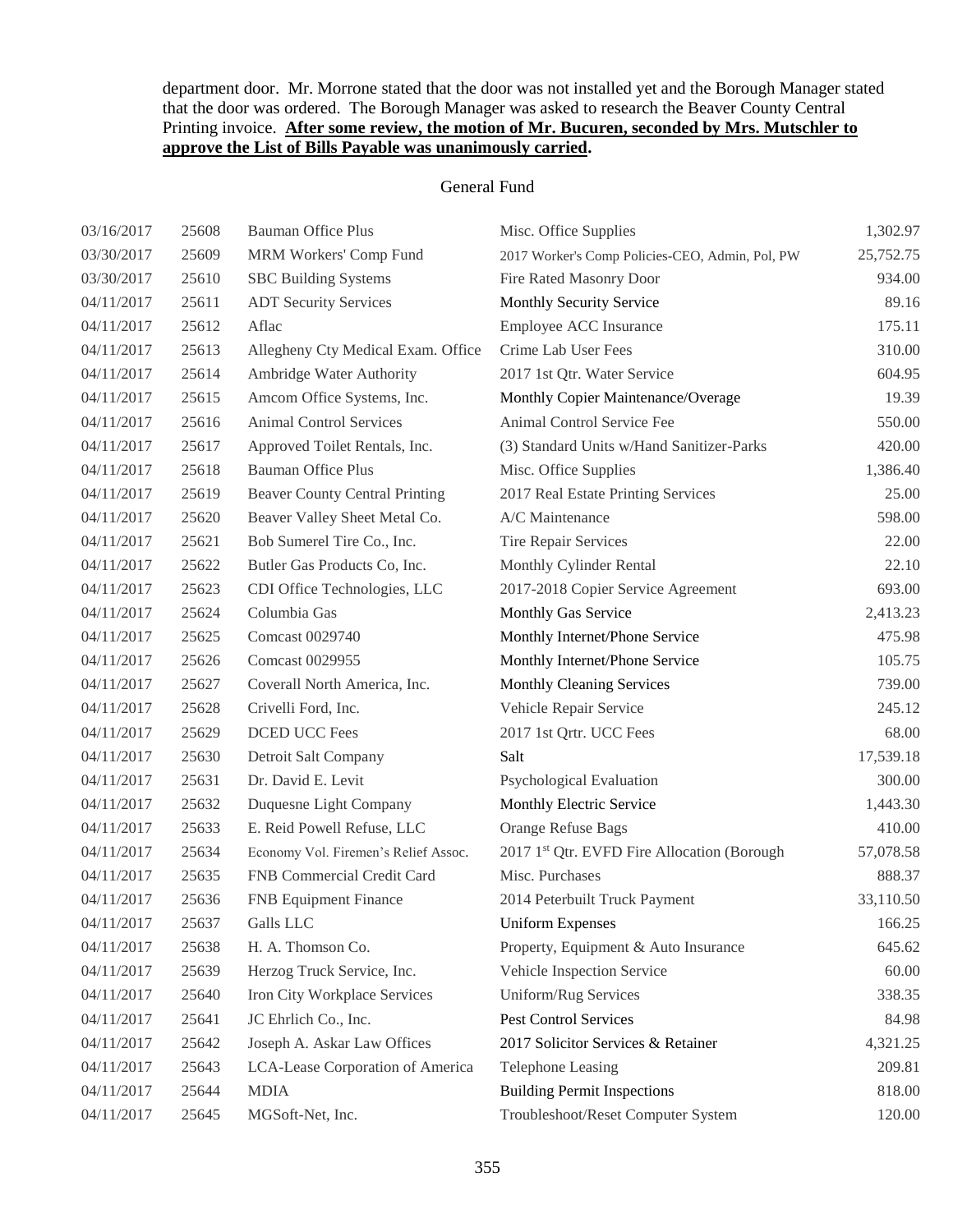| 04/11/2017 | 25646 | Michael Baker International, Inc.    | <b>Planning Commission Consultant Fees</b> | 300.00     |
|------------|-------|--------------------------------------|--------------------------------------------|------------|
| 04/11/2017 | 25647 | <b>Mitel Cloud Services</b>          | <b>Telephone Services</b>                  | 279.12     |
| 04/11/2017 | 25648 | Murphy Tractor-Powerplan             | <b>Equipment Repair Parts</b>              | 20.86      |
| 04/11/2017 | 25649 | Napa-Station Auto Parts              | Vehicle Repair Parts                       | 367.59     |
| 04/11/2017 | 25650 | National Public Safety Info. Bureau  | 2017 National Directory of Law Enforcement | 149.00     |
| 04/11/2017 | 25651 | Nationwide Employee Benefits         | Group Life Insurance Coverage              | 753.32     |
| 04/11/2017 | 25652 | Occidental Life Insurance Co of NC   | Employee Paid Life Insurance               | 79.14      |
| 04/11/2017 | 25653 | PA One Call System, Inc.             | PA One Call Services                       | 55.88      |
| 04/11/2017 | 25654 | PENN Power Group                     | Vehicle Repair Parts                       | 276.49     |
| 04/11/2017 | 25655 | <b>PGH Networks</b>                  | Telephone Maintenance                      | 99.00      |
| 04/11/2017 | 25656 | Point Spring Company                 | Vehicle Repair Parts                       | 560.93     |
| 04/11/2017 | 25657 | Postmaster - Aliquippa               | 2017 Bulk Mailing Postage Permit Renewal   | 225.00     |
| 04/11/2017 | 25658 | Power Up Equipment Inc.              | <b>Equipment Repair Parts</b>              | 28.14      |
| 04/11/2017 | 25659 | Reed Oil Company                     | Diesel Fuel                                | 1,917.39   |
| 04/11/2017 | 25660 | Reliance Standard Life Insurance     | Group Life Insurance Coverage              | 369.60     |
| 04/11/2017 | 25661 | S & D Calibration Services, Inc.     | Acutrak, Enrad-Vascar Certs.               | 228.00     |
| 04/11/2017 | 25662 | S & S Fastners, Inc.                 | Vehicle Repair Parts                       | 5.32       |
| 04/11/2017 | 25663 | Sewickley Construction Products Inc. | Storm Drain/Pipe Repair Parts              | 55.00      |
| 04/11/2017 | 25664 | Sharp n Fix                          | Misc. Operating Supplies/Equip. Parts      | 172.55     |
| 04/11/2017 | 25665 | Shoup Engineering Inc.               | <b>Engineering Services</b>                | 208.50     |
| 04/11/2017 | 25666 | Smitty's Service.                    | Vehicle Inspection/Emission Services       | 965.66     |
| 04/11/2017 | 25667 | <b>Sprint Communications</b>         | Mthly Cellphone Service                    | 421.18     |
| 04/11/2017 | 25668 | Stanley's Economy Auto Supply Inc.   | Vehicle Repair Service                     | 907.17     |
| 04/11/2017 | 25669 | <b>Staples Advantage</b>             | Misc. Office Supplies                      | 171.04     |
| 04/11/2017 | 25670 | <b>TASER</b> International           | <b>Batteries</b>                           | 12.96      |
| 04/11/2017 | 25671 | Teamsters Local Union 250            | <b>Union Dues</b>                          | 431.00     |
| 04/11/2017 | 25672 | Verizon S0007576-Business            | Monthly Telephone Service                  | 71.66      |
| 04/11/2017 | 25673 | Vi-HAUS                              | 2017 Monthly Hosting Agreement Fees        | 875.50     |
| 04/11/2017 | 25674 | W. PA Teamsters Emp Welfare Fund     | Monthly Health Insurance                   | 27,357.96  |
| 04/11/2017 | 25675 | Walsh Equipment                      | Misc. Street Signs/Posts                   | 1,055.70   |
| 04/11/2017 | 25676 | West Central Equipment, LLC          | <b>Equipment Repair Parts</b>              | 390.86     |
| 04/11/2017 | 25677 | Wex Bank-Sunoco                      | Monthly Gasoline Usage                     | 2,596.62   |
| 04/11/2017 | 25678 | Witmer Public Safety Group           | Ammunition                                 | 2,075.94   |
|            |       |                                      |                                            | 197,970.18 |
|            |       |                                      |                                            |            |

### Highway Aid Fund

| 04/11/2017 | 128 | Duquesne Light Company | Mthly Electric Service-Celestial Dr., Satellite Dr. | 1,183.15 |
|------------|-----|------------------------|-----------------------------------------------------|----------|
|            |     |                        |                                                     | 1.183.15 |

# **ORDINANCE COMMITTEE**: No Report.

**PARKS and RECREATION COMMITTEE:** Mr. Fetkovich, Chairperson of the Parks and Recreation Committee, stated that he would be attending the April 19<sup>th</sup> Recreation Board meeting and would have more detail on the Recreation Board's intention(s) for 2017. Mr. Fetkovich presented Council with an update regarding the background child clearances. Members of Council discussed concerns regarding the possibility of issues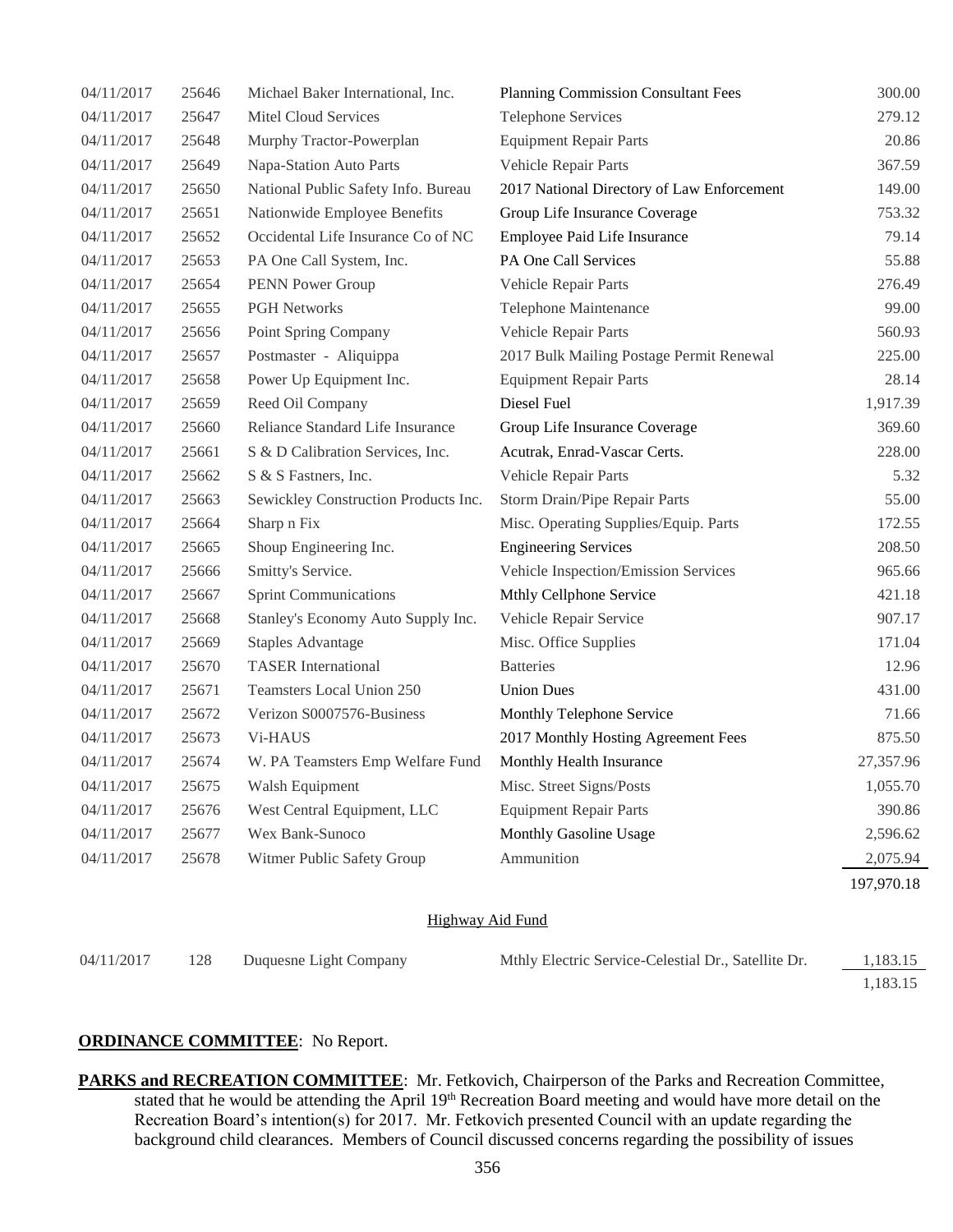arising when working with children and that it is not mandatory because the Board members are not working one on one with children. Mr. Fetkovich stated that he would get a better feel and status update at the meeting as well. Mr. Googins recommended looking at the policy outline the Boy Scouts use.

**PROPERTY and BUILDING COMMITTEE**: Mr. Morrone, Chairperson of the Property and Building Committee, stated that two (2) more applications for the Assistant Code Enforcement Officer position have been distributed to Council for review. Members of Council and the Borough Manager discussed the issue that there were two (2) different deadline dates published. Mr. Googins asked why or how the internet sites ended up with a deadline date of April 14<sup>th</sup>. The Borough Manager stated he would attempt to find the answer.

Mr. Morrone stated that he requested the Borough Manager to have the fence moved off of the sidewalk along the property located at the Conway Elementary School due to safety concerns. Mrs. Mutschler stated that the Public Works Foreman did drag the fence back onto the school property and put up caution tape.

# **PUBLIC SAFETY COMMITTEE**: No Report.

- **PUBLIC WORKS (PW) COMMITTEE**: Mrs. Mutschler, Chairperson of the Public Works Committee, presented Council with updates regarding the following issue(s):
	- 1. Public Works Bi-monthly Report After some review and discussion, this report was ordered received and filed.
	- 2. Conway Elementary School Fence Mrs. Mutschler stated that the Public Works Foreman received an email regarding a fence that fell onto the sidewalk along the property located at the school. Mrs. Mutschler stated that the Borough Solicitor (Mr. Kail) was asked to look into the deed and that he had to talk to the solicitor for Freedom. The Borough Solicitor stated that the deed was pulled and that it does have reverting language but not to Economy Borough. Mrs. Mutschler stated that the issue is if we own it then we will take care of but if not then Conway should.

**MAYOR'S REPORT**: Mayor Borato presented Council with updates regarding the following issue(s):

- 1. Mayor's Monthly Police Department Report for March 2017 After some review, this report was ordered received and filed.
- 2. Beaver County Transit Authority (BCTA) Mayor Borato and the Borough Manager have reached out to the BCTA regarding the condition of the bus shelter located at Northern Lights Shopping Center. The BCTA responded and a new shelter will be erected which will match the road grade to eliminate the pooling issue. The BCTA requested help with trimming the weeds around the shelter. Mayor Borato asked if the Public Works Department could maintain the weeds at the shelter.
- 3. Hired Police Officer –Mr. Pierson J. Pollock has been sworn in and will be coming in during the next regular scheduled meeting to introduce himself.
- 4. Purchase of Police Interceptor The vehicle has been ordered.
- 5. Bicycle Patrol Chief O'Brien submitted a proposal to Council for review. Mayor Borato reviewed the proposal costs and discussed the intent of being more visible to residents and the ability to interact with the community better. Members of Council discussed concerns regarding the functionality of equipment, the number of accessories for each officer, insurance coverage, worker's compensation coverage and the ability of the officer being able to respond to emergency calls and/or responding to back up calls in a timely manner. The Borough Manager will research the insurance and worker's compensation concerns. Mayor Borato will discuss the accessories and response time/scheduling concerns with Chief O'Brien.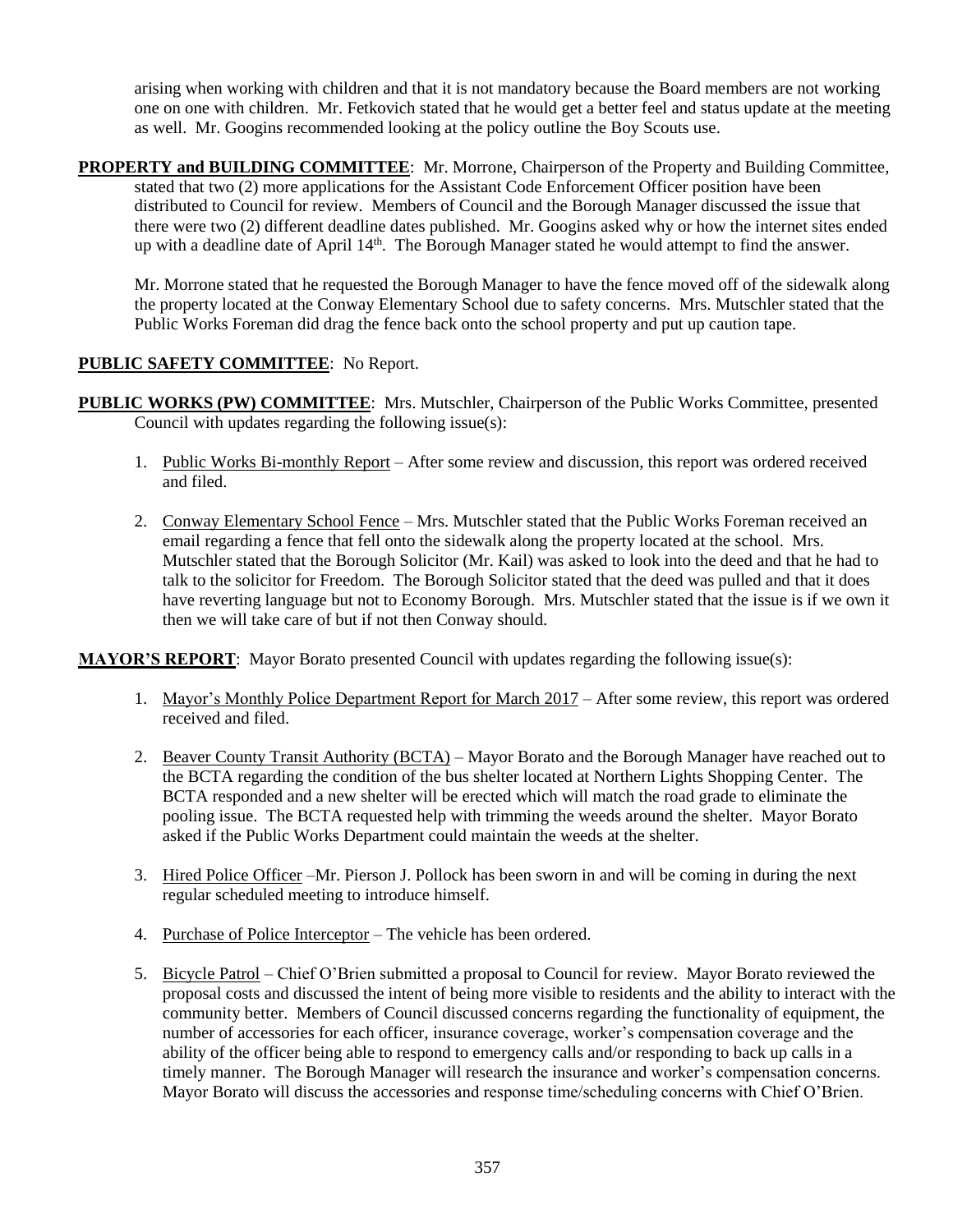Mrs. Mutschler stated that she understands that there is a mandatory meeting tomorrow and asked what kind of meeting and who was attending. Mayor Borato stated yes, it is a staff meeting that Chief O'Brien has requested to discuss some issues with all of the officers and that she would be attending to introduce herself. Members of Council discussed concerns regarding mandatory being usually for updates, off duty officers being required to attend, overtime pay for this type of meeting and other options for meeting employees. Mrs. Mutschler stated that the letter sent out states that Mayor Borato requested the meeting to introduce herself and talk to everyone. Mayor Borato stated that is true too, because she wanted to introduce herself. The Borough Solicitor recommended discussing this issue in executive.

**SOLICITOR'S REPORT**: The Borough Solicitor requested that any questions regarding the Skonieczny Lawsuit be held until the next meeting in order for Mr. Kail to address.

**ENGINEER'S REPORT** – The Borough Engineer presented Council with updates regarding the following issue(s):

- 1. 2017 Roadway Improvement Project A proposed list of roads for paving has been established and the Borough Engineer, Borough Manager and Public Works Foreman will be meeting to discuss the list and the budget. The Borough Engineer asked Council to reach out to one of them if they had any input. Members of Council discussed concerns regarding paving of some roads due to the possibility of the roads being used as detours with the bridge work being done.
- 2. Dunlap Hill Traffic Signal Change Bronder Technical Services is waiting for Duquesne Light to connect power and the cracks would be filled within the next few weeks. Mr. Burns requested the Borough Manager to look into having an officer learn the switches. The Borough Manager said he would look into it and also recommended having the company who maintains our traffic lights be present as well.
- 3. Economy Way Pedestrian Crossing(s) Trans Associates Engineering Cons. Inc. has received two (2) quotes for the push button crossing poles/devices for Economy Way. One quote is from Bronder Technical Services in the amount of \$8,563.36 and the other quote is from Bruce & Merrliees Electric Company in the amount of \$9,500.00. The Borough Engineer explained that bulk of the expense is for concrete work and that every time the Economy Way traffic signal turns green it will trigger the crossing at Beaver Road. Mr. Burns inquired if some of the concrete work (ADA ramp) could be outsourced. The Borough Engineer stated he would acquire pricing for this.

# **OLD BUSINESS**:

1. Northern Lights Shopping Center (NLSC) Citations – The Borough Manager stated that he was asked to place this on the agenda for discussion on whether they should be issued citations at this time. Mrs. Skonieczny stated that she had asked for this item to be on the agenda and explained that when we met with them months ago we were informed that demolition/construction would be started by February/March and nothing has occurred or applied for and only three (3) of the seventeen (17) items that was given to them by the Code Enforcement Officer have been completed. **After some review, the motion of Mrs. Skonieczny, seconded by Mrs. Mutschler to cite NLSC starting tomorrow in accordance to the Ordinances was made.** The Borough Manager stated that he has spoken with Zamias and it is feasible to tear down more property and rebuild than they had originally thought. Other items on the above referenced list would be taken care of at the time of demolition. NLSC are in the process of subdividing three (3) lots near Route 65 in preparation to sell and apply that income to the demo/rebuilding project. The Borough Manager stated that he has reached out to Brian Templin with the question of whether they are ready to come in for a demolition permit now or when that is expected. Members of Council discussed concerns regarding our residents being cited for various violations as per our Ordinances and the complaints that have been received. Mr. Googins stated that the ultimate purpose is to get the shopping center developed not torn down which is happening to a lot of strip malls that are now vacant strips of land. Mr. Googins stated that if citing them is going to help get it developed then ok but he does not think it will. Mr. Fetkovich stated that his first concern is public safety but the goal is encourage development and that they need to commit to a date by our next meeting, if not then cite them. Members of Council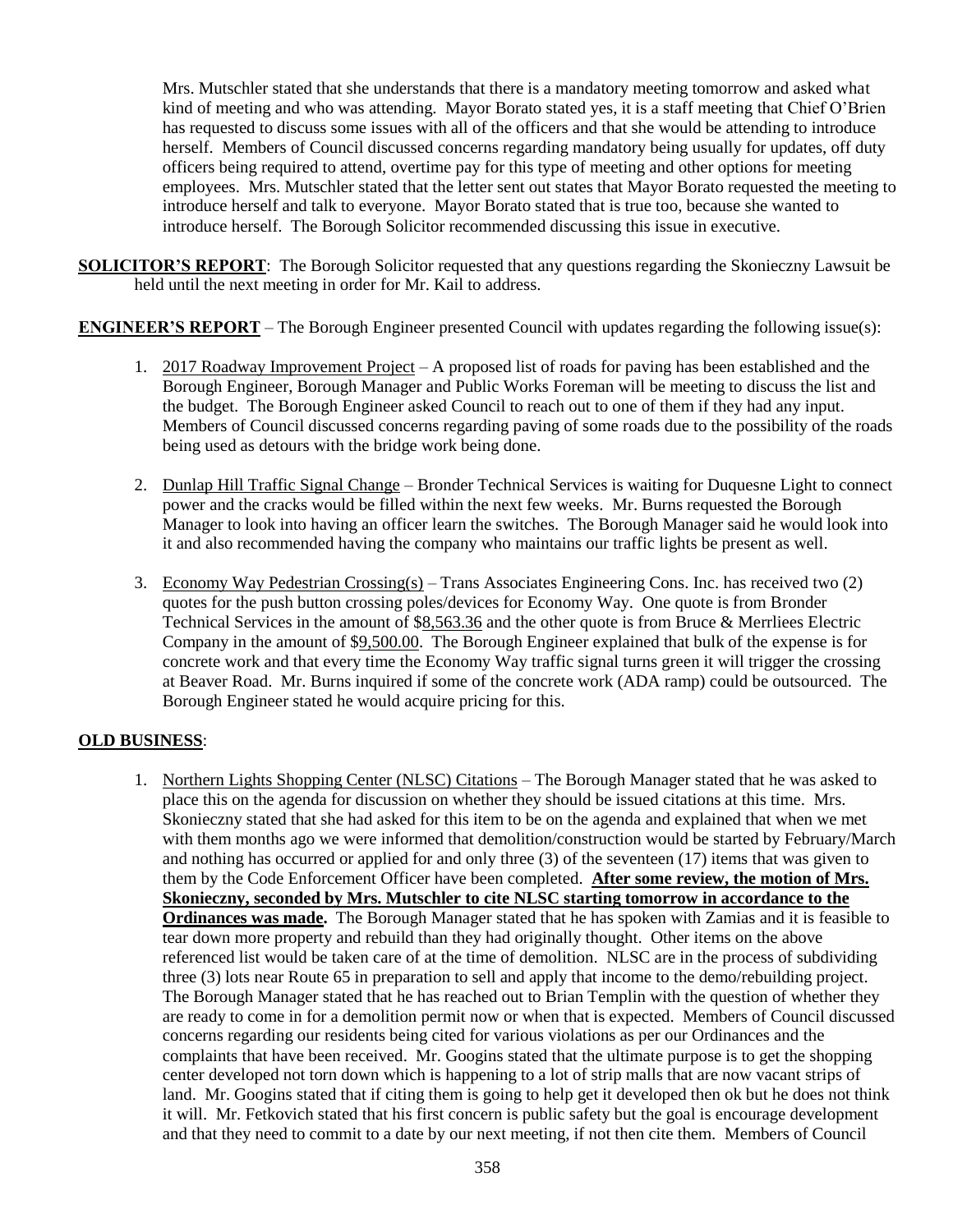discussed that NLSC has given dates and work still hasn't been done, a good faith effort letting us know where they stand monthly and that Council wants to work with them but there are serious concerns. **After some review, Mrs. Skonieczny withdrew her motion to cite NLSC starting tomorrow in accordance to the Ordinances with the understanding that it will be discussed at the next meeting with a vote.** Members of Council discussed the demolition policy.

- 2. Non-organized Employee Resolution No. 457 Mr. Googins stated that an updated resolution and a wage memorandum had been distributed at the last meeting and as a group we did not want to discuss it without everyone being present. This matter will be discussed in executive session as a personnel matter.
- 3. Bonding for Borough/Employee Dishonesty Rider The Borough Manager stated that the dollar amount that could be accessed is arbitrarily two (2) million and that the three (3) bonding companies are being approached for quotes all want more information due to the large increase in the dollar amount. Mrs. Skonieczny asked about the President and Vice-President who sign checks/pension accounts. The Borough Manager stated that the pension trustees do not have access to the monies or investments. Members of Council discussed if any past Presidents were bonded, blanket bonds for petty cash (\$500.00 value), if it is possible for any individual to be able to get/take 2 million dollars, check writing policy/procedures and the cost of bonds in different increments. Mr. Burns asked what tangible assets is going to be offered to acquire a bond in this amount which is a normal practice. It was the consensus of Council to have the Borough Manager request a quote for the positions of President, Borough Manager and Borough Secretary and in different increments. The Borough Manager was also asked to find out how much cash or assets would have to be allocated for a 2 million dollar bond.
- 4. Public Works Department Position The Borough Manager stated that this is still under review and background checks are being done. Mrs. Mutschler stated that the Public Works Foreman is contacting the applicants to set up interviews and that some of them may have jobs and are not available now which means we could have to re-advertise.
- 5. Assistant Code Enforcement Services This matter was discussed during the Property and Building Committee report.
- 6. Borough Auditor Recommendations (Maher Duessel) The Borough Manager stated that he made an attempt to address the auditor recommendation issues and will be glad to discuss them. Mr. Googins explained that the Borough Auditor inquired as to why the investors do not issue the pension checks and the employee contributions deposited into the account to accrue dividends. The Borough Manager stated that Fidelity would issue the checks but the trustees would be required to go to the bank for a signature guarantee for each check (10) every month. This requirement protects Fidelity from any liability of just issuing checks but only issuing checks with the signature guarantees. Members of Council discussed the current process policy and that the Borough Auditor would be able to attend a meeting and explain this issue along with Mr. William Vescio.
- 7. Reducing the Number of Bank Accounts The Borough Solicitor is reviewing this matter.
- 8. Fire Hydrant Agreement The Borough Manager was asked to re-distribute this agreement to Council for review. Mrs. Skonieczny explained her concerns regarding that we construct a hydrant, then dedicated it to them and then we pay them to maintain the hydrant(s). Mrs. Skonieczny stated that the contract states it both ways, that they maintain the hydrant and that we pay them for maintenance.
- 9. Fee Resolution This matter is still on hold due to input from the Planning Commission has not yet been received.

Mrs. Mutschler asked if we are doing executive session for a police personnel issue. Mayor Borato said no.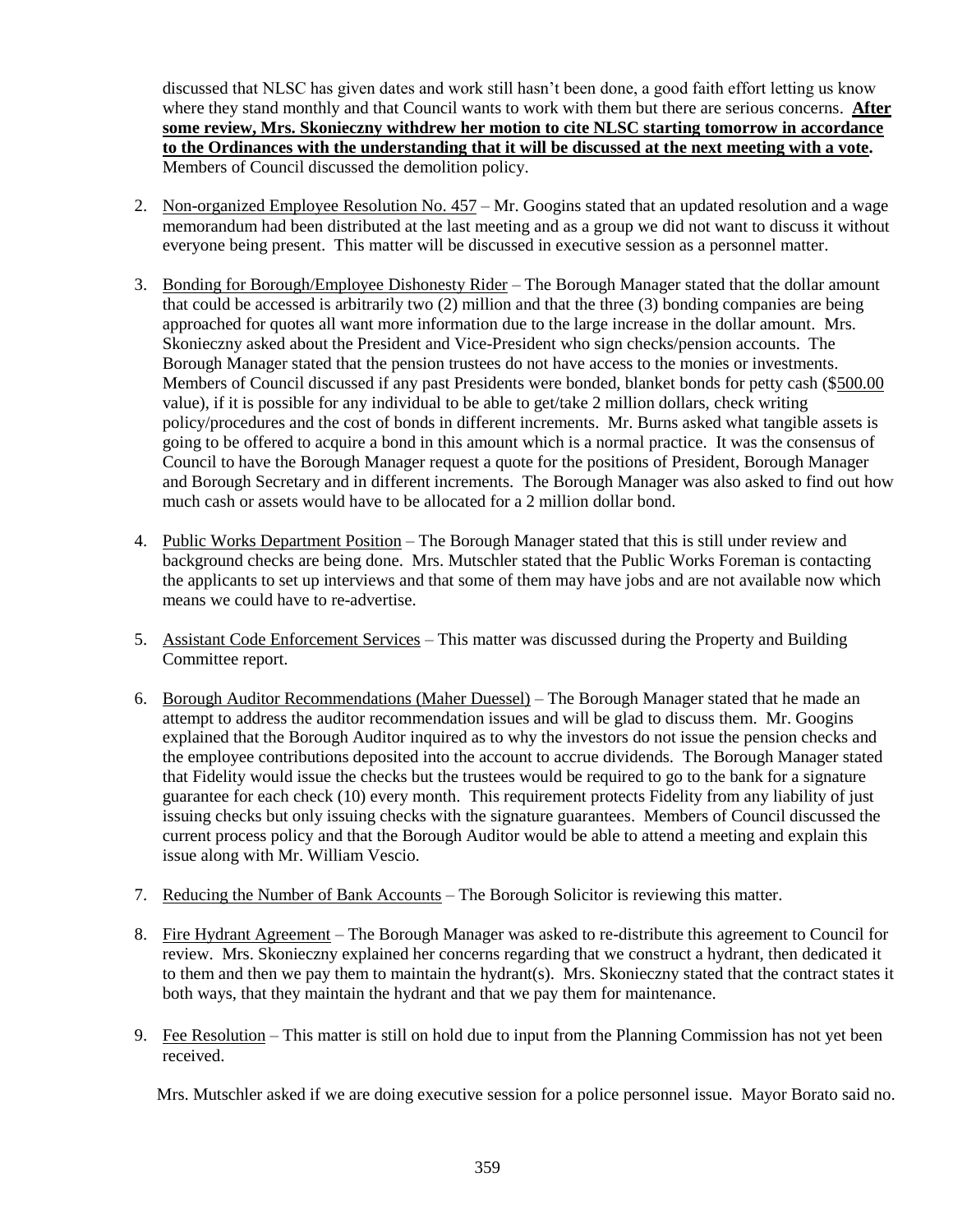## **NEW BUSINESS**:

- 1. Mincenberg Consolidation The Borough Manager presented an overview of a proposed two (2) lot consolidation for the Mincenberg property that fronts Freedom Road. One lot is narrow and does not meet current setbacks making it unbuildable. Both the Beaver County Planning Commission and the Borough Planning Commission recommend approval. **After some review and discussion, the motion of Mr. Morrone, seconded by Mrs. Mutschler to approve the Mincenberg Lot Consolidation was unanimously carried.**
- 2. Boy Scout Carwash The Borough Manager presented Council with an overview of a carwash scheduled for April 15, 2017 by a Boy Scout working towards his Eagle Scout project. The Borough Manager stated that he has verified through the insurance companies that they are covered to do this on Borough property.
- 3. GIS Information The Economy Borough Municipal Authority has reached out to the Borough, Ambridge Water Authority and possibly Columbia Gas for any information held in GIS format. The Borough Engineer does have some information. The benefits would be getting our roads in a GIS format and sharing information.
- 4. Saving Accounts The Borough Manager presented Council with an overview of First National Bank's new policy on savings accounts under \$500.00 will be charged a fee, which includes both the Developer's Agreement Fund and the Flower Fund. Members of Council reviewed how and why the Flower Fund was established and what should be done with the monies. **After some review and discussion, the motion of Mr. Morrone, seconded Mr. Bucuren to close the Flower Fund and move the monies to the General Fund for a specific earmark for a public purpose was unanimously carried.** The Borough Manager explained that the Developer's Agreement Fund monies were to be used to pay legal and engineering fees for a developer which was paid out of the General Fund. Therefore, this money is owed to the General Fund. **After some discussion, the motion of Mr. Bucuren, seconded by Mr. Morrone to close the Developer's Agreement Fund and move the monies to the General Fund was unanimously carried.**
- 5. Political Sign Ordinance Mrs. Mutschler expressed concerns regarding political signs being put out before the two (2) weeks prior to the election on public right-of-way and that she has mentioned it to Mr. Morrone. The Borough Manager explained that some sections of that Ordinance are not valid. Mrs. Mutschler stated that it is only on private property, you can keep the sign up for years. The Borough Manager stated that by his recollection that it only becomes an issue in public right-of-ways if it obstructs the view of drivers. Mrs. Mutschler discussed the triangle located Rt. 989 and Philips Street which is owned by PennDot and that there will be more than what is there and the grass is getting high.

### **OTHER BUSINESS**:

Mrs. Skonieczny expressed a concern regarding vehicle citations. Mrs. Skonieczny stated that she does not know if we have a constitutional Ordinance for non-registered vehicles because the vehicle codes do not apply to private property and that is what our Ordinance is based on. The Borough Solicitor stated that there are code enforcement laws throughout the state that states if you have a vehicle without a current registration/inspection the home owner can be cited. Members of Council discussed a non-resident's letter that was read at the last meeting and a resident being cited for cars. Mayor Borato clarified that the letter that was read was a letter of encouragement that did not specify a property and that she specified the property. Members of Council discussed the purpose of Council is to uphold the law(s), if there is a difference on how the law(s) apply to residential and commercial zoned areas and that Council is elected to represent the residents of the Borough making judgement calls that are in the best interest of the residents.

**EXECUTIVE SESSION:** Mr. Burns requested Council go into Executive Session regarding a personnel matter with no vote at 9:33 p.m., as per the motion of Mr. Morrone, seconded by Mr. Googins.